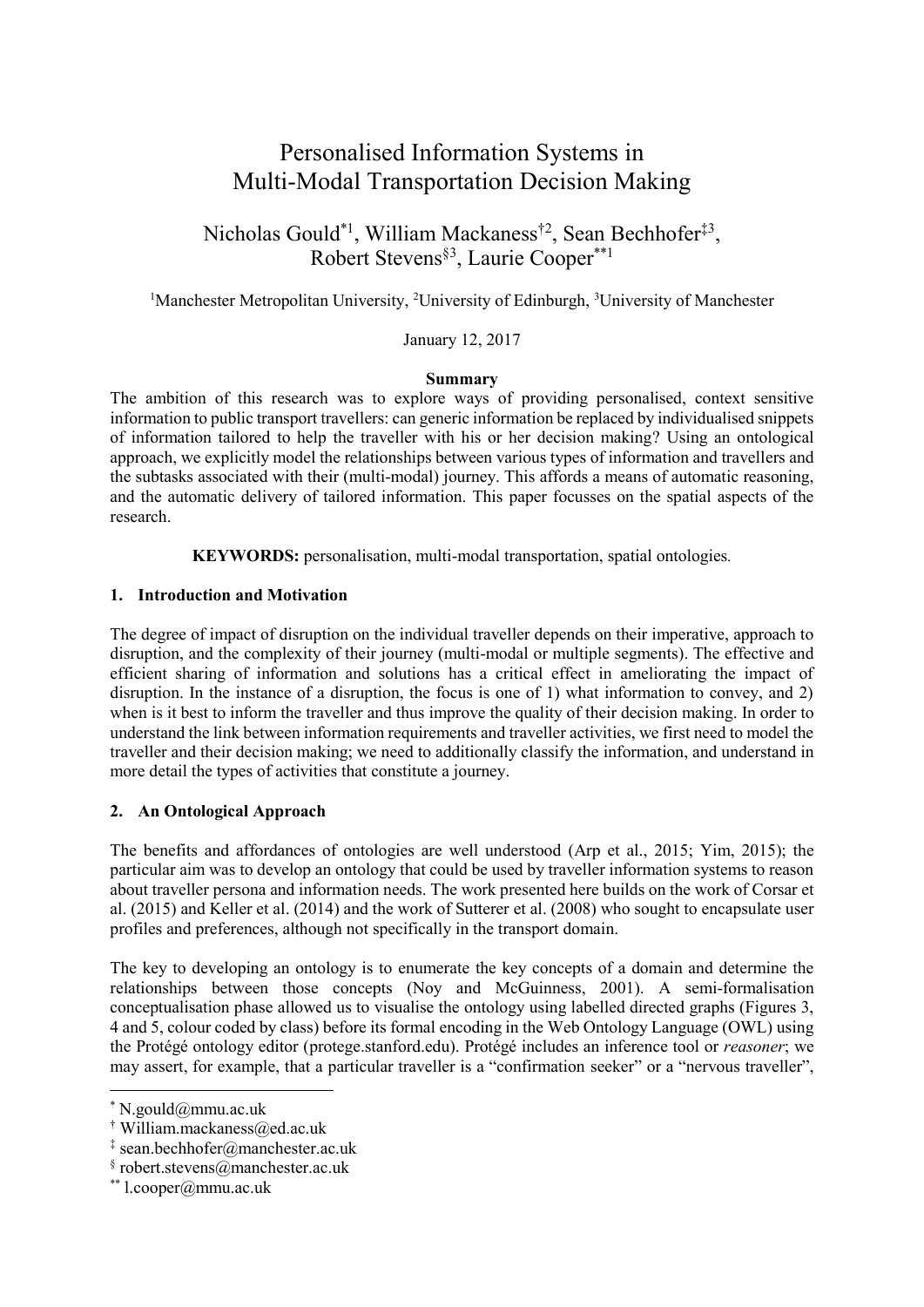we should then be able to infer their information requirements, such as the location of the help desk. The ontology developed was extensive and included a detailed model of traveller characteristics and information needs and sources. This paper will focus on the spatial aspects of the ontology, in particular 1) how to determine which transport modes are viable for the onward journey [\(Figure 1\)](#page-1-0) and 2) how to model the internal journeys within a large rail station, Manchester Piccadilly [\(Figure 7\)](#page-4-0).



<span id="page-1-0"></span>Figure 1 Modelling choice: 6 different 'next leg' modes of transport from Manchester Piccadilly

# **3. What modes are available?**

The scenario is the passenger who is "shortly arriving at" Manchester Piccadilly and has an onward journey to either a venue in the city centre or to the airport [\(Figure 2\)](#page-2-0). The first step is to determine which modes are possibilities, based on location. [Figure 3,](#page-2-1) for example, defines a potential rail trip as having both an origin and destination that is *near* a (functioning) rail station. Of course, mere proximity to a rail station will not guarantee a viable rail journey; that will depend on the timetable, but the system will now know that a rail timetable is a relevant information source.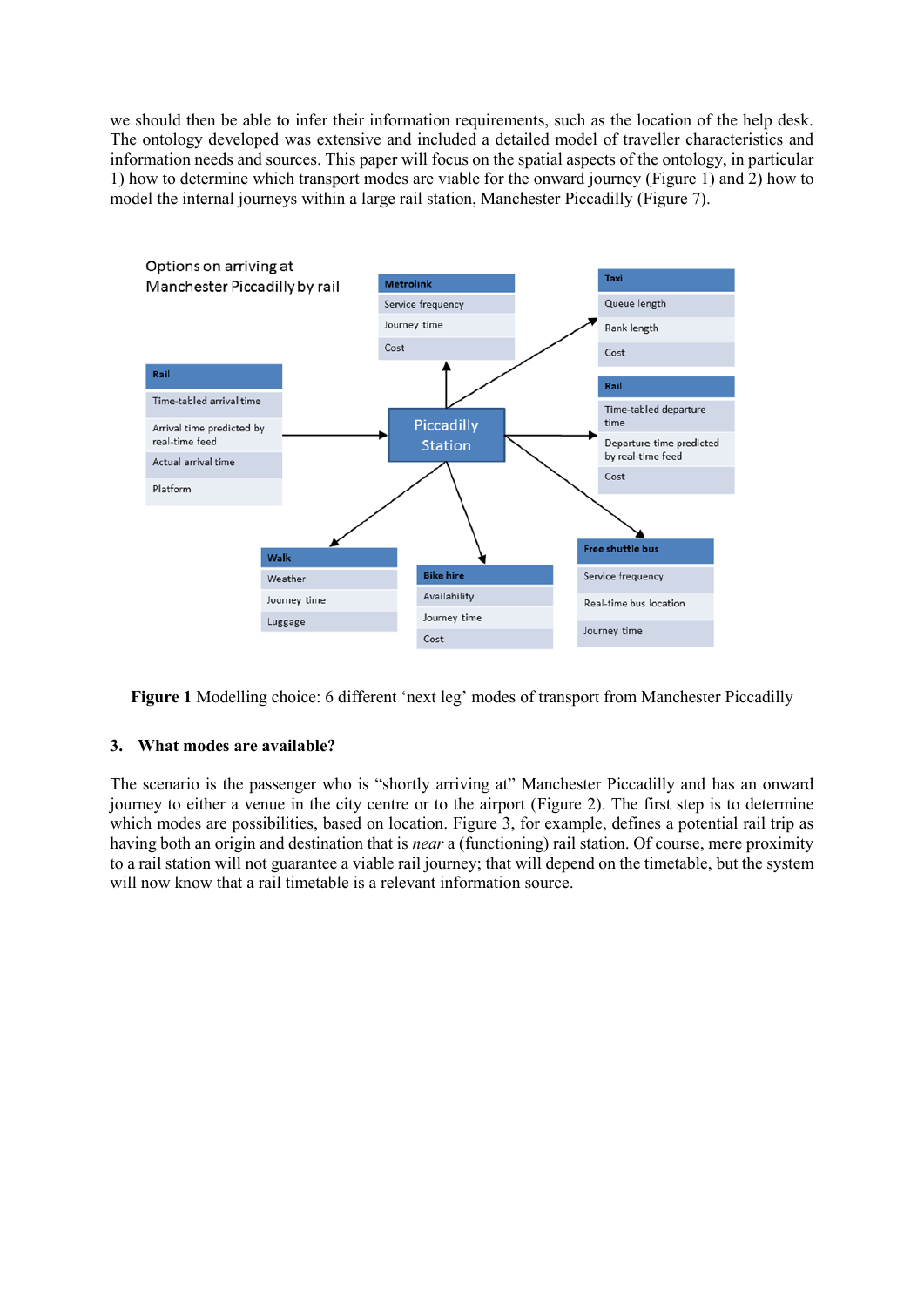

**Figure 2** The "geography" of the case study

<span id="page-2-0"></span>Owing to their similarities, taxi trips and Shuttlebus trips are both classed as road trips [\(Figure 4\)](#page-3-0), which are required to have good road traffic conditions. As with the rail trip, a shuttlebus trip origin and destination need to be proximate to an appropriate network access point. Taxi trips are slightly different in that only their origin need be near a taxi rank; the presence of a taxi rank at Piccadilly makes a taxi trip from there to the Town Hall a possibility, but there is no way back [\(Figure 2\)](#page-2-0), other than possibly walking. Walking, too, is defined as a mode and its viability depends on a number of factors such as the weather, distance, and the circumstances and capacities of the traveller [\(Figure 5\)](#page-3-1).



<span id="page-2-1"></span>**Figure 3** Defining a potential rail trip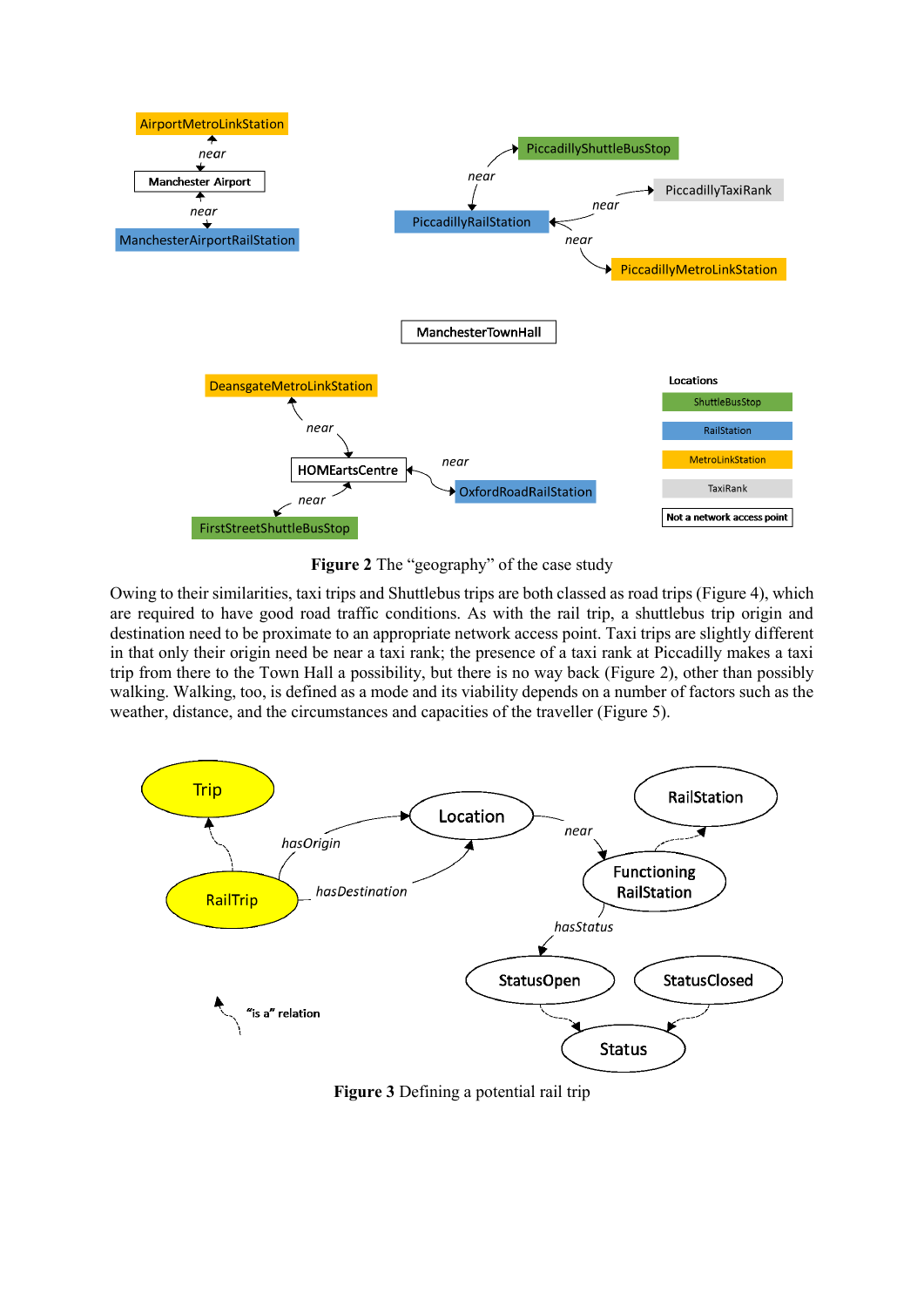<span id="page-3-0"></span>

**Figure 5** Defining a potential walking trip

<span id="page-3-1"></span>The model was tested by adding some individuals (instances) to the model. For example, Alice's journey to the HOME arts centre is asserted to have *PiccadillyRailStation* as the origin and *HOMEartsCentre* as the destination and *Alice* as the traveller. The reasoner implemented in Protégé then classifies Alice's journey as being potentially carried out by a number of different modes[\(Figure 6\)](#page-4-1). Changing the external conditions or Alice's personal situation will change the options; giving Alice an extra suitcase or changing the weather will eliminate walking as an option; the existence of road congestion in the city centre will eliminate both a Taxi and the ShuttleBus as options.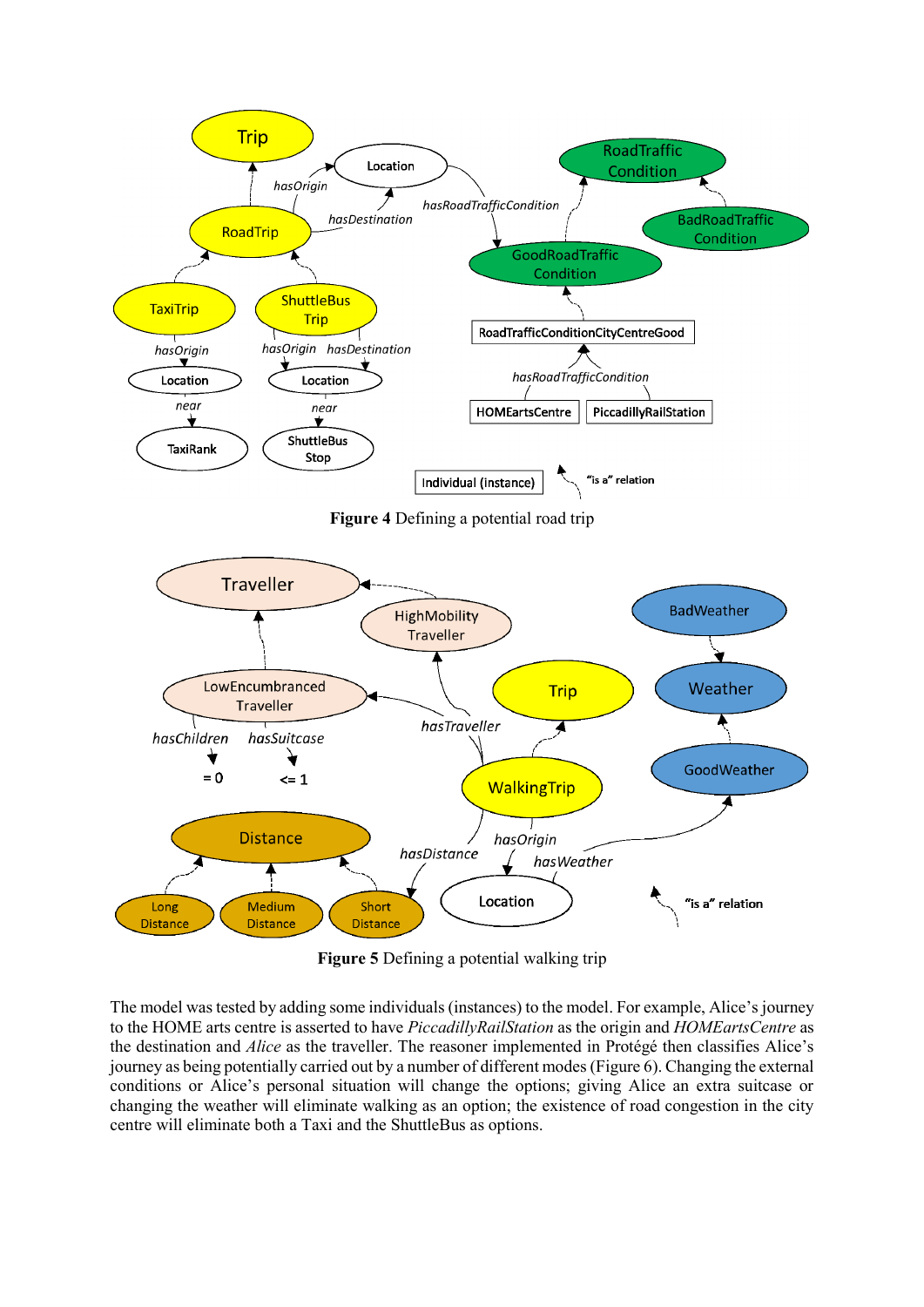| Description: AliceJourneyToHOME |  |  |  |
|---------------------------------|--|--|--|
| Types <sup>C</sup>              |  |  |  |
| <b>D</b> Journey                |  |  |  |
| <b>● MetrolinkTrip</b>          |  |  |  |
| <b>E</b> RailTrip               |  |  |  |
| <b>● ShuttleBusTrip</b>         |  |  |  |
| <b>TaxiTrip</b>                 |  |  |  |
| <b>● WalkingTrip</b>            |  |  |  |
|                                 |  |  |  |

**Figure 6** The classification of Alice's journey to HOME from Piccadilly rail station

# <span id="page-4-1"></span>**4. Modelling the internal journeys inside a large rail station**

A neglected area of journey planning is the effect of internal journeys within large transport hubs on decision making. Consider the traveller arriving at Platform 1 [\(Figure 7\)](#page-4-0) with the intention of travelling to the airport. There is a train from Platform 13 to the airport in 5 minutes and one from platform 4 in 10 minutes. The time-oriented travel planning system will highlight the former but much depends on the mobility of the traveller; a traveller with restricted mobility might prefer the latter. Consider also, the impact of lift failures on the traveller in a wheelchair. The failure of the lift between the Satellite lounge and Platform 14 will make Platforms 13 and 14 inaccessible for this traveller.



**Figure 7** Functional description of Piccadilly rail station

<span id="page-4-0"></span>Platforms, the taxi rank and the bus stop are classed as *Locations*, specifically *Network Access Points*, in the ontology and are asserted to be *part of* Piccadilly Rail station. OWL/Protégé has the ability not only to define hierarchies of concepts ("is-a" relationships) but also of object properties (all other relationships). We can therefore define the property *isConnectedTo* and sub-properties such as *isDirectlyConnectedTo* [\(Table 1\)](#page-5-0). Three types of relationships are represented in [Figure 7:](#page-4-0) *isDirectlyConnectedTo* means there is no change in physical level between the two locations (and thus each is wheelchair accessible to the other); the other two relationships are where lifts or stairs are used to link two elements. These three relationships are the only ones where their existence is asserted; the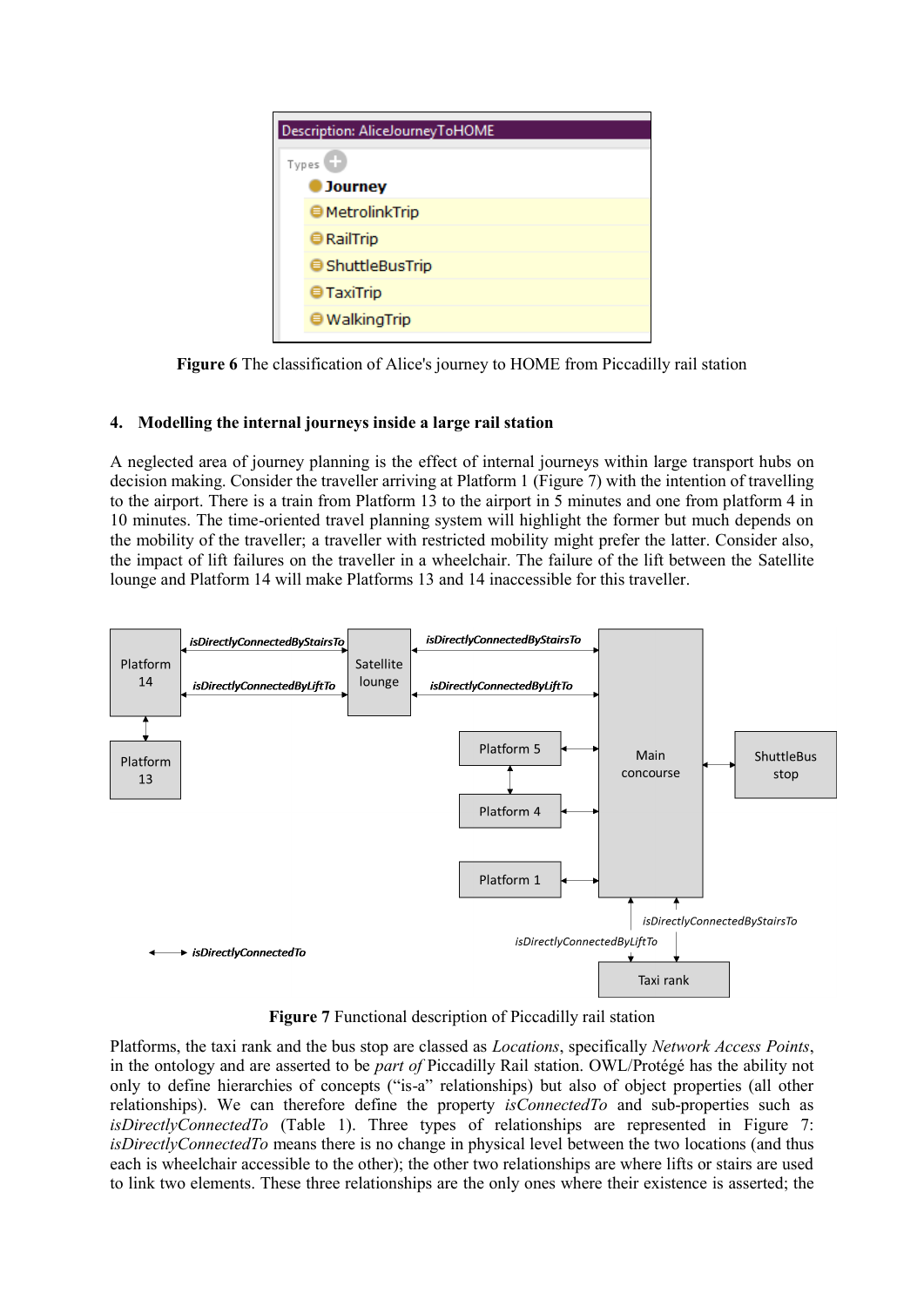relationships *isConnectedTo* and *isAccessiblyConnectedTo* are inferred. These two relationships are defined as transitive; if A *isConnectedTo* B and B *isConnectedTo* C then we can infer that A *isConnectedTo* C.

<span id="page-5-0"></span>

| Relationship  | Sub-property                  | Sub-property                | Transitive |
|---------------|-------------------------------|-----------------------------|------------|
| isConnectedTo |                               |                             | Y          |
|               | isAccessiblyConnectedTo       |                             | Y          |
|               |                               | isDirectlyConnectedByLiftTo |            |
|               |                               | isDirectlyConnectedTo       |            |
|               | isDirectlyConnectedByStairsTo |                             |            |
|               | isDirectlyConnectedTo         |                             |            |

# **Table 1** Defining connections

Since *isDirectlyConnectedTo* and *isDirectlyConnectedByLiftTo* are defined as sub-relationships of *isAccessiblyConnectedTo* then any route between two locations that consists of these relationships is inferred to be accessible. Usefully, Protégé will provide explanations for its inferences [\(Figure 8\)](#page-5-1). This is useful when "debugging" unexpected or unwanted inferences.

#### Explanation for: PiccadillyRailStationPlatform1 isAccessiblyConnectedTo PiccadillyRailStationPlatform14

- 1) Transitive: isAccessiblyConnectedTo
- 2) PiccadillyRailStationPlatform14 isDirectlyConnectedByLiftTo PiccadillyRailStationSatelliteLounge
- 3) isDirectlyConnectedByLiftTo SubPropertyOf isAccessiblyConnectedTo
- 4) PiccadillyRailStationSatelliteLounge isDirectlyConnectedByLiftTo PiccadillyRailStationMainConcourse
- 5) isDirectlyConnectedTo SubPropertyOf isAccessiblyConnectedTo
- 6) PiccadillyRailStationPlatform1 isDirectlyConnectedTo PiccadillyRailStationMainConcourse
- Symmetric: isAccessiblyConnectedTo  $7)$

**Figure 8** Protégé's explanation for the accessible connection between platforms 1 and 14.

<span id="page-5-1"></span>We can then model the impact on accessibility of say, a lift breaking by, for example, removing the relationship *isDirectlyConnectedByLiftTo* between platform 14 and the Satellite lounge [\(Figure 7\)](#page-4-0). The two platforms, although they still have the relationship *isConnectedTo*, no longer have the relationship *isAccessiblyConnectedTo* and any services departing from Platform 14 should not be suggested to the wheel-chair user.

# **5. Conclusion and future work**

The ontological approach allows for reasoning about travel and the information required for traveller decision-making. However, to fully test the approach a technology demonstrator is required, which will incorporate the ontology in a traveller information system that allows the user to describe their ambitions and situation and integrates real-time data sources that describe services and disruption.

# **6. Acknowledgements**

The authors gratefully acknowledge funding from the Rail Research UK Association (RRUKA).